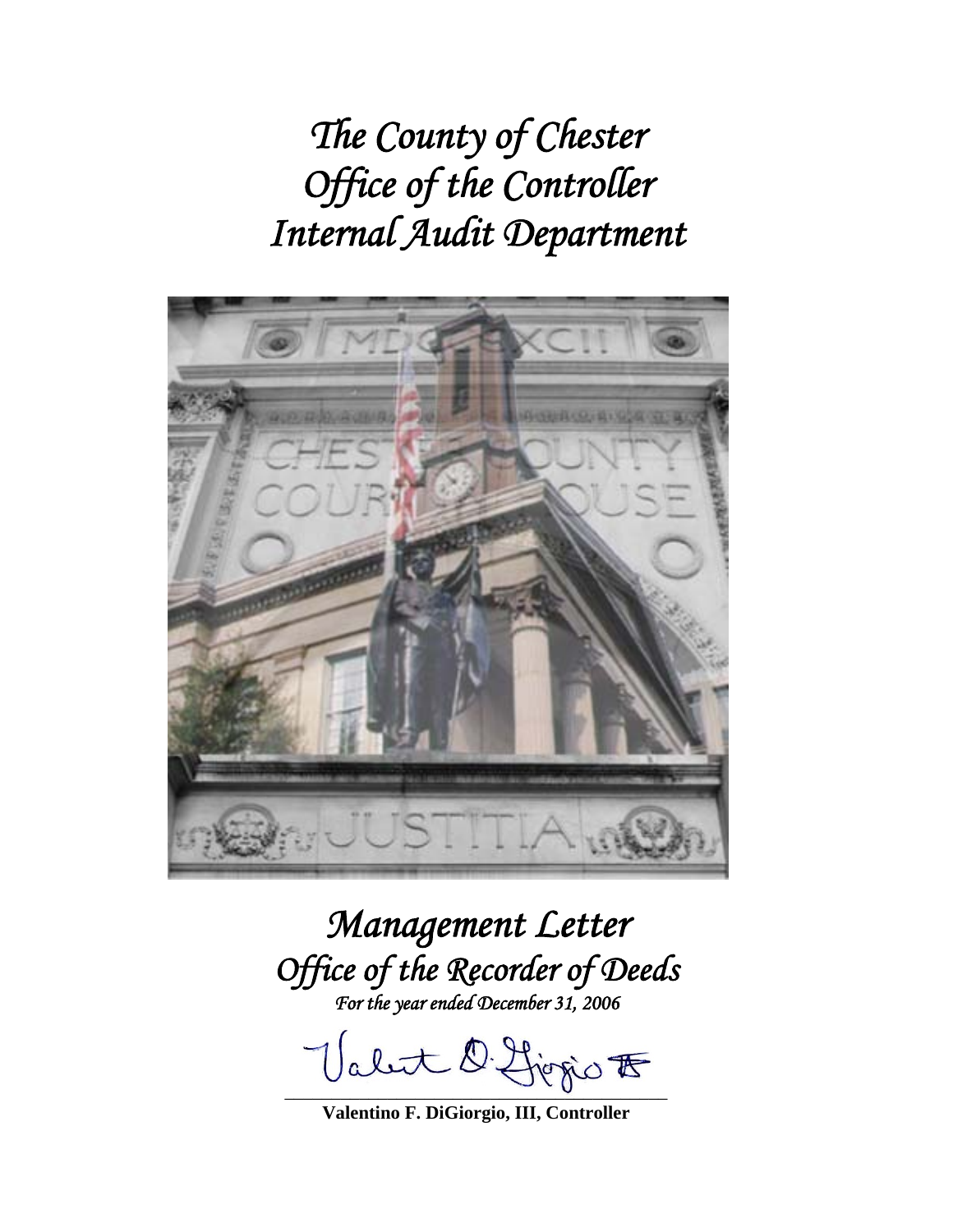# **To: Terence Farrell, Recorder of Deeds**

## *Introduction*

On March 16, 2007, Internal Audit completed an audit of the *Office of the Recorder of Deeds* (*Recorder*) for the year ended December 31, 2006. Gretchen W. Sohn, CIA, was the auditorin-charge and was assisted by one additional auditor. Internal Audit is required by the Pennsylvania County Code to review county offices annually to ensure compliance with policies and procedures and to assess their overall internal control structure. The scope of our audit included a review of the following:

- Cash and Petty Cash/Change Funds
- Accounts Receivable
- Liabilities
- Cash Receipts
- Cash Disbursements
- Voided Transactions
- Recorder's Records Fund.

## *Executive Summary*

The management and staff of the *Recorder* are, in all material respects, in compliance with policies and procedures imposed by the County of Chester, the Commonwealth of Pennsylvania, and by the *Recorder*.Our audit disclosed no procedural or internal control weaknesses.

The management and staff of the Recorder should be commended for their dedication to excellence. The Internal Audit Department offers its compliments to an extremely knowledgeable and well-trained staff.

Internal Audit would like to thank the management and staff of the *Recorder* for their cooperation and assistance during the course of this audit.

Please feel free to contact our office at (610) 344-6769 should you have any questions or concerns.